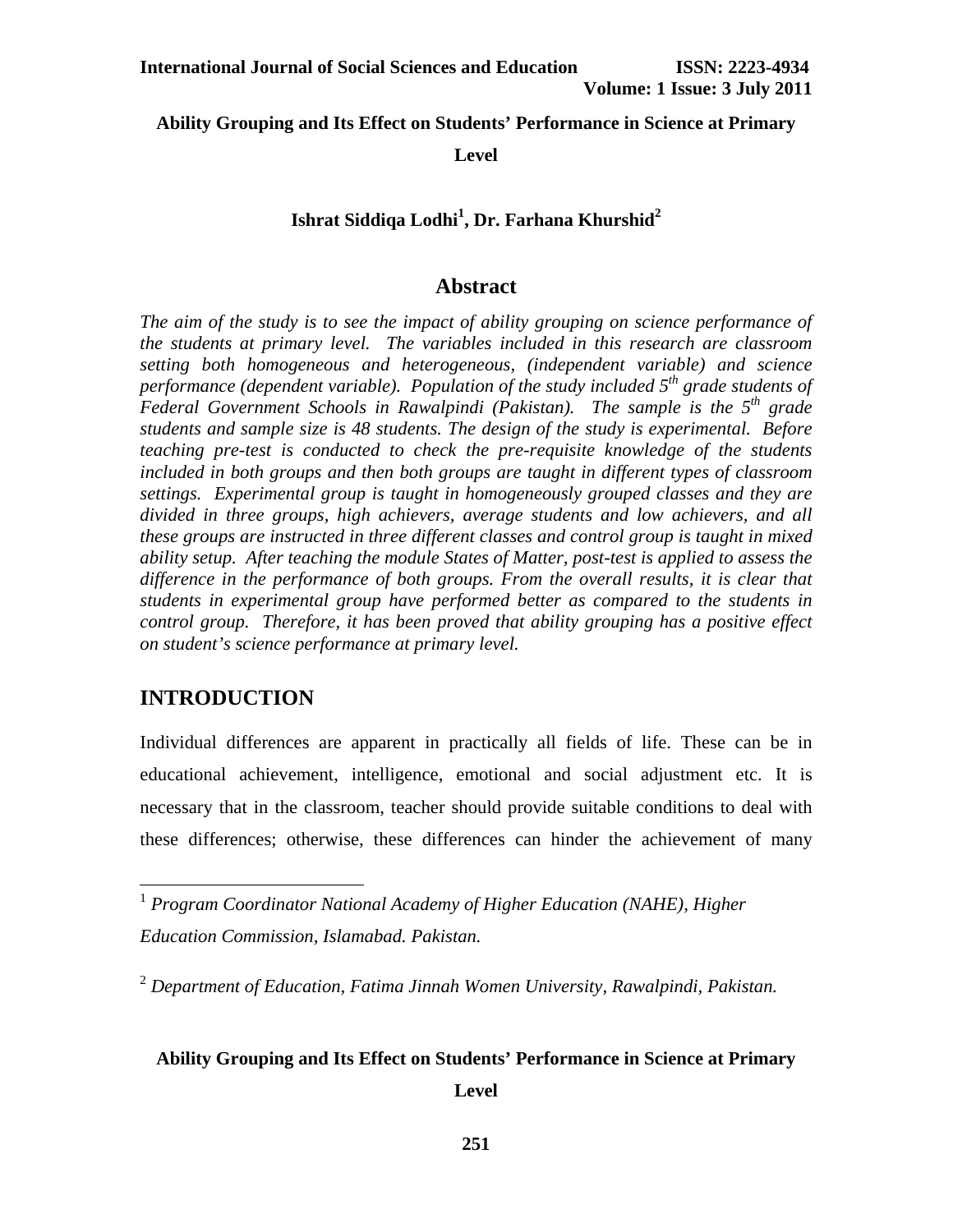# **Volume: 1 Issue: 3 July 2011**

students. According to (Huitt, 1997), there are three different approaches for dealing with individual differences among students. First, you can develop events of instruction that consider them as part of the instructional process. The second approach is to provide some sort of grouping, in order to reduce or accommodate for the variability with respect to student background, achievement, ability or some other characteristic. Leveling or tracking, classroom grouping, cooperative learning, and individualized instruction are examples of this approach. Third, you can modify the conditions within which instruction is taking place.

#### **IMPORTANCE OF ABILITY GROUPING**

Grouping by ability is very important as far as educational provision is concerned because it is an important step for making our education system more systematic and it will help for placing students in a central position in the whole process of learning. This type of grouping has very deep and healthy effects on the students, also. In the ability grouped classrooms, students will experience more success in their academic field as well as in their confidence and overall class performance. When a student is placed in the situation where everyone is like him, he will have no inferiority complex, he/she will know that he can improve his performance, and can get good grades, he/she will know that I have to work hard for even a single class test if I want to excel in the class.

Ability grouped classes are more likely to provide environment which will prove helpful for student's social, intellectual, emotional and moral development. It increases student achievement by reducing the disparity in student's ability levels, and this increases the likelihood that teachers can adjust instruction that is neither too easy nor too hard for most students. The assumption is that ability grouping allows the teacher to increase the pace and raise the level of instruction for high achievers, and to provide more individual attention, and repetition for low achievers. The high achievers benefit from having to

#### **Ability Grouping and Its Effect on Students' Performance in Science at Primary**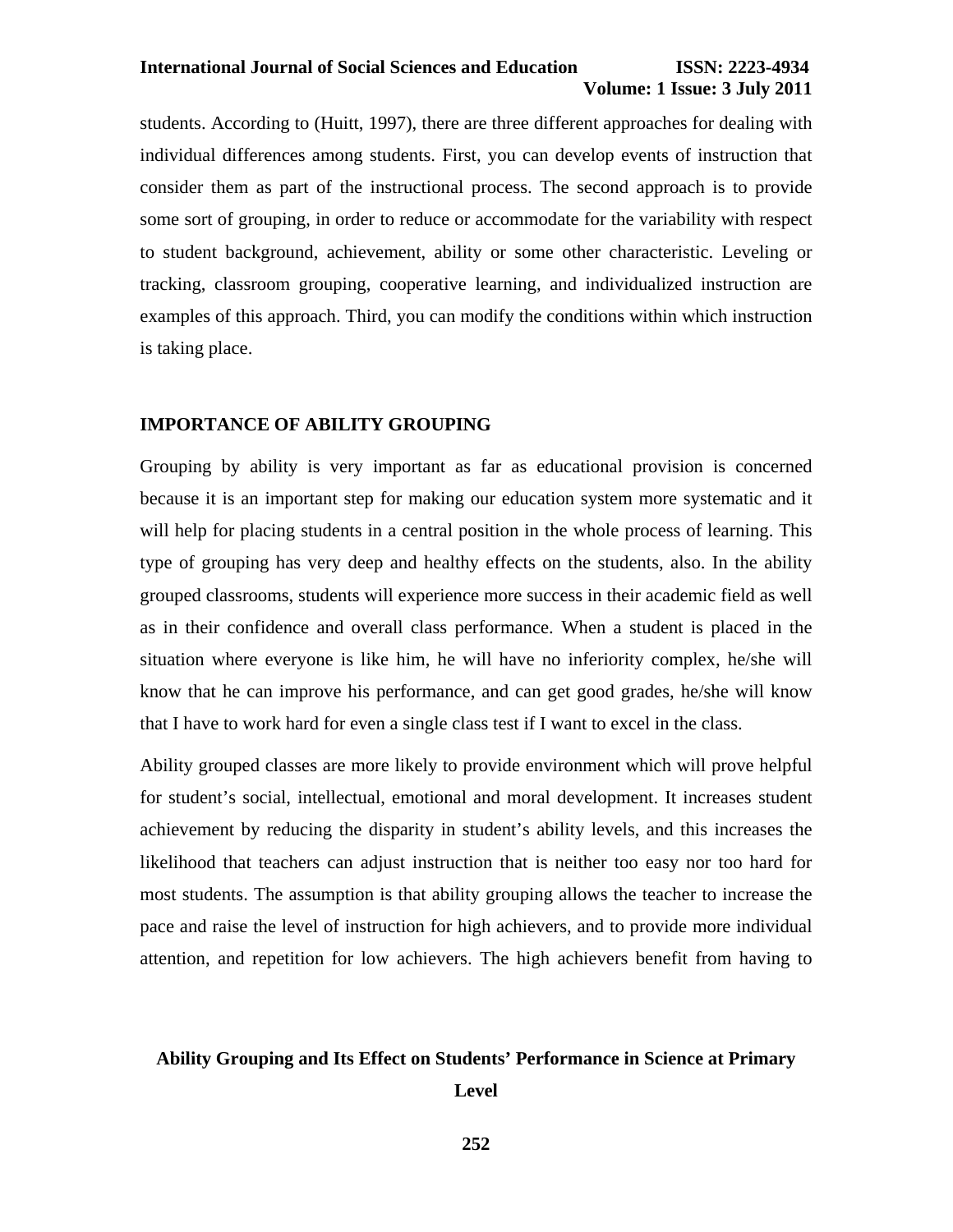compete with one another, and the low achievers benefit from not having to compete with their more able peers.

On average, gifted students for whom ability grouping is paired with enrichment activities outperform equally gifted students in mixed-ability classes by 4 to 5 months in a year. Through the course of a school year, "ability grouping alone produces in gifted students an academic increase of about one month over mixed-ability classes." (Swiatek, 1997)

It is crystal clear that heterogeneous classes require instructional and organizational innovations to accommodate a wide range of learners. Such approaches include cooperative learning groups, peer tutors, flexible grouping practices, team teaching, multi-age groupings, and instruction in higher.

#### **RESEARCH HYPOTHESIS**

"Homogeneously grouped class has positive effect on student's science performance as compared to heterogeneously grouped class"

#### **NULL HYPOTHESIS**

"Homogeneous ability grouping has no effect on student's performance in Science subject"

# **METHODOLOGY**

The research was conducted to study the effect of homogeneous ability grouping on student's science performance.

#### **OBJECTIVES OF THE STUDY**

The objectives of the study were:

#### **Ability Grouping and Its Effect on Students' Performance in Science at Primary**

**Level** 

**253**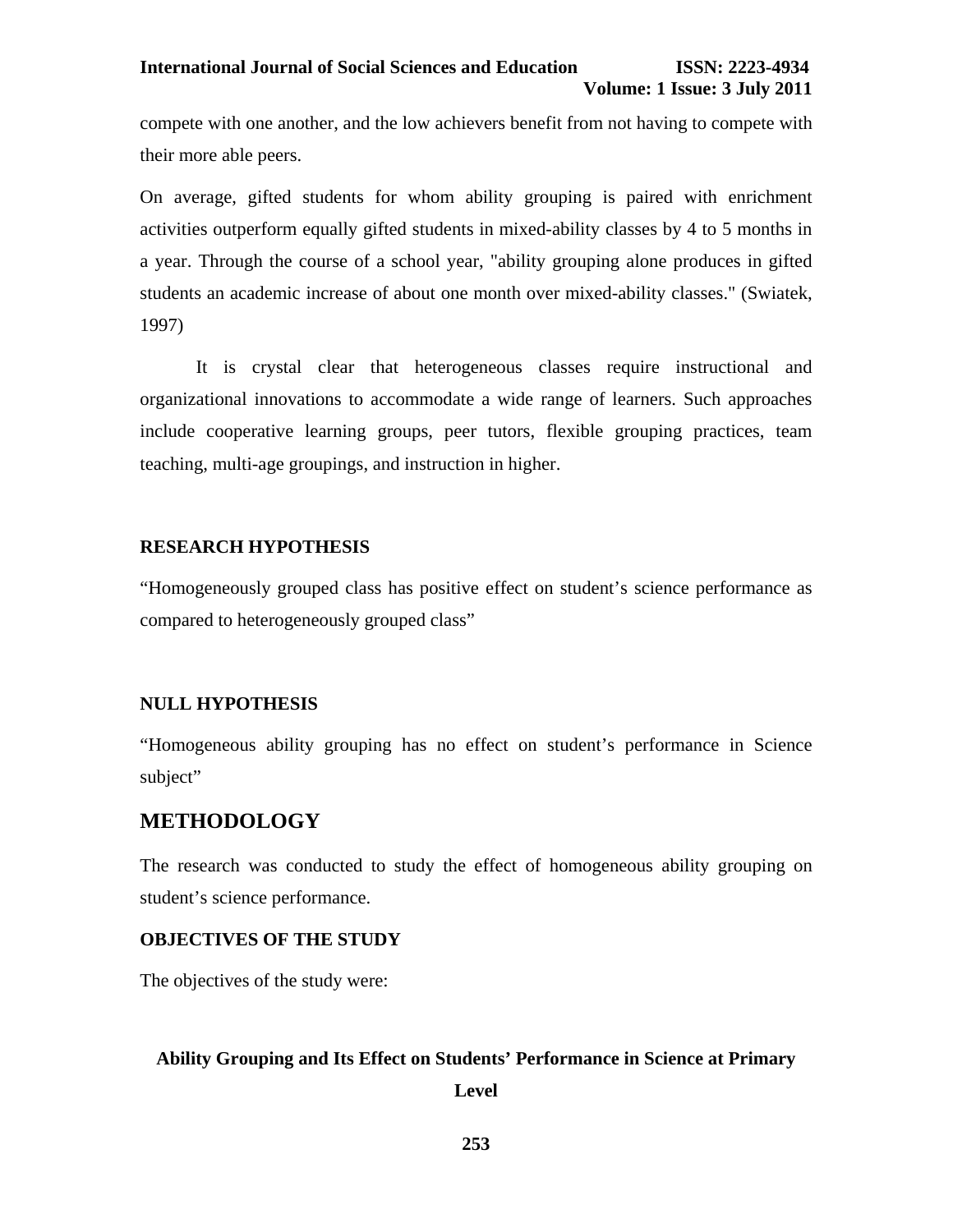- 1. To analyze the effects of homogeneous ability grouping on students,
- 2. To identify the best classroom setting for learner's success, and
- 3. To determine whether mixed ability class has any effect on learner's concept formation in Science.

## **OPERATIONAL DEFINITION**

The class setting was of two types. Homogeneously grouped class, and heterogeneously grouped class.

### *Homogeneously grouped class*

Homogeneous grouped class was the class in which students of similar ability were grouped together and instructed. In this type of class, all the students were either high achievers, average students or low achievers. The researcher instructed these three groups separately.

# *Heterogeneously grouped class*

Heterogeneously grouped class was comprised of mixed ability students. This class included all the students, high achievers, average performers and low achievers.

#### **PARTICIPANTS OF THE STUDY**

The population of the study included primary level students and more specifically fifth class of all the schools. The sample was students of fifth class at Government School of Pakistan. Size of the sample was 48 students. The sampling was non-probability and was selected through purposive sampling technique. For the study, experimental research design was adopted. Two groups control and experimental treatment groups were made.

#### **Ability Grouping and Its Effect on Students' Performance in Science at Primary**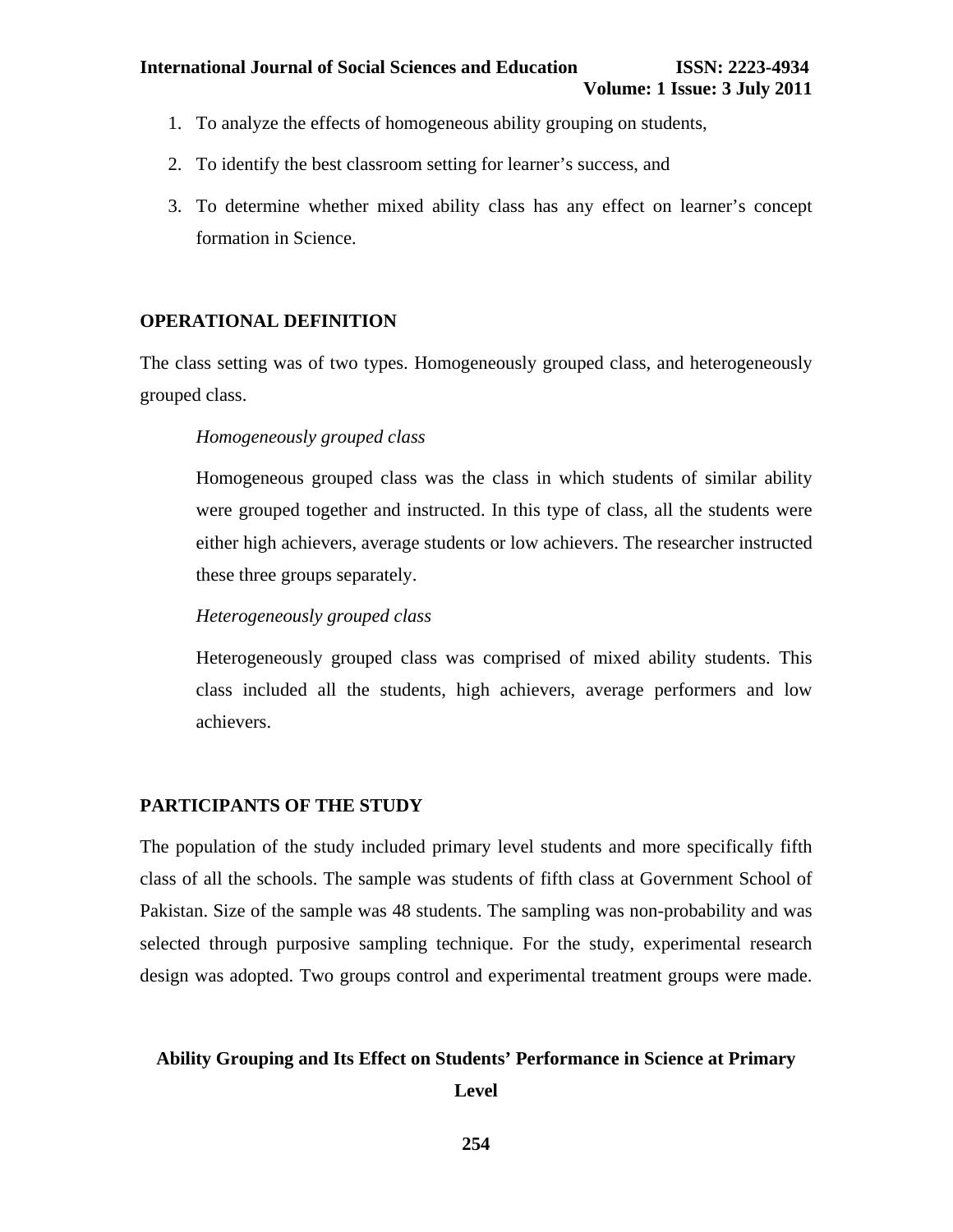In addition, one variable i.e. class setting was manipulated to see the effect on the other variable 'Science performance'.

The study was quantitative one, as it required the scores in numerical form for interpretation and comparison. Moreover, it was deductive in its nature. The present research was conducted in the classroom setting, as it was an experimental study. In the control group, nothing was changed from the usual routine, but for the experimental group, when three groups were made, they were taught in the separate classrooms. Pre and posttests were the instruments to check the difference in different group setting, which was the purpose of the study. As the study was experimental in nature, so researcher made tests were used to study the effects of homogeneous and heterogeneous class setting on student's science performance.

From the total of 48 students, 24 were randomly assigned to one section and other 24 were assigned to the other. These two sections were balanced, in almost all the aspects, like, all the students were of approximately at the same age level, the ratio and level of high achievers, average and slow learners was approximately same in both these sections, all the students had same socio-economic status, their religious background was same, so in short both of these sections have not much variations between them.

The procedure for grouping students was the judgment made by the researcher based on:

- i. Teacher's opinion, and
- ii. Previous Science result.

Then finally the comparison was made between the scores of pre-test and post-test of two groups' one in heterogeneous setting and other is homogeneous setting of classrooms, to examine that in which settings learners were more successful or does grouping students by ability has any effect on their performance.

# **Ability Grouping and Its Effect on Students' Performance in Science at Primary Level**

**255**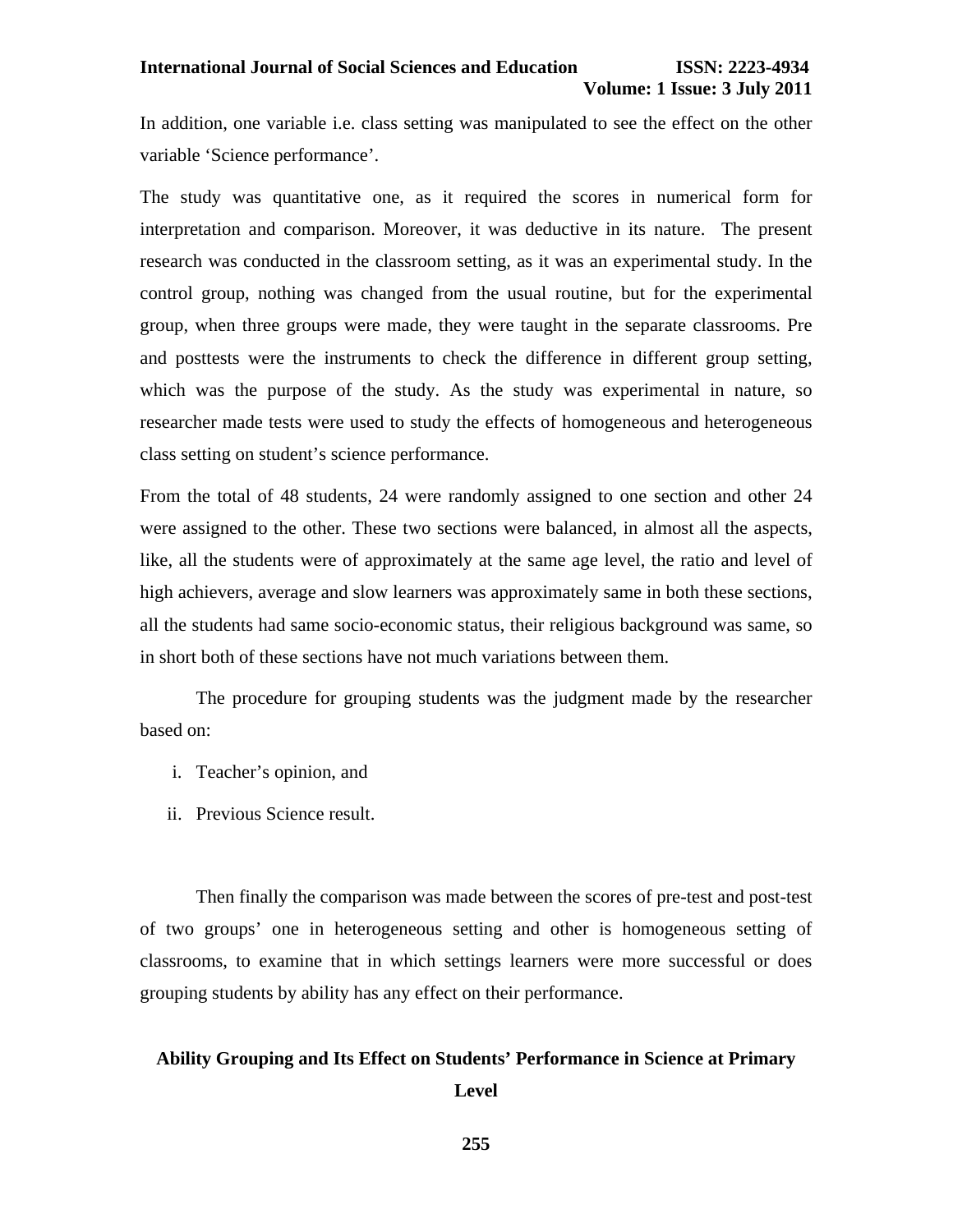# **FINDINGS IN TABULAR FORM**

| S. no of students   | <b>Pre-test Marks Out of 30</b> | Post test marks out of 30 |
|---------------------|---------------------------------|---------------------------|
| 1.                  | 26                              | 28                        |
| 2.                  | 22                              | 20                        |
| 3.                  | 20                              | 18                        |
| 4.                  | 19                              | 24                        |
| 5.                  | 19                              | 22                        |
| 6.                  | 19                              | 15                        |
| 7.                  | 18                              | 20                        |
| 8.                  | 18                              | 18                        |
| <b>Total Marks.</b> | 161                             | 165                       |

**Table: 1** Pre and post test marks of high achieving students in experimental group

This table shows the scores of pre and posttests of high achieving students in experimental group. From the total of the scores, it is clear that although high achievers gained some marks more in posttest as compared to their pre-test, but there is not so significant achievement in their posttest results.

| S. no of students   | <b>Pre-test Marks Out of 30</b> | Post test marks out of 30 |
|---------------------|---------------------------------|---------------------------|
| 1.                  | 17                              | 20                        |
| 2.                  | 16                              | 22                        |
| 3.                  | 14                              | 18                        |
| 4.                  | 14                              | 20                        |
| 5.                  | 12                              | 18                        |
| 6.                  | 16                              | 16                        |
| 7.                  | 12                              | 18                        |
| 8.                  | 16                              | 10                        |
| <b>Total Marks.</b> | 117                             | 142                       |

**Table :2** Pre and post test marks of average students in experimental group.

## **Ability Grouping and Its Effect on Students' Performance in Science at Primary**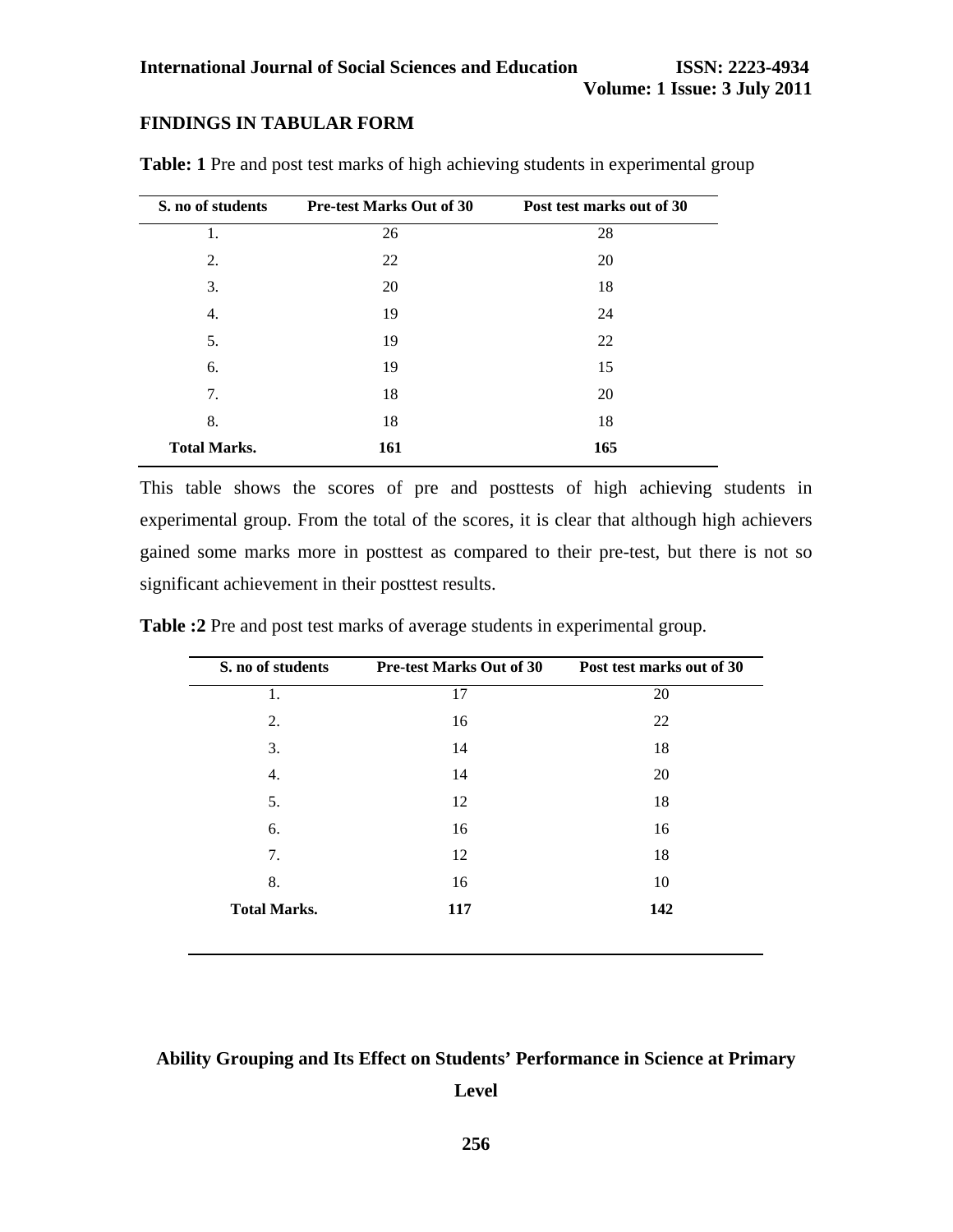#### **International Journal of Social Sciences and Education ISSN: 2223-4934**

# **Volume: 1 Issue: 3 July 2011**

The table shows pre and posttest scores of average students in experimental group. From the both scores it is clear that there is significant increase of 25 marks in the posttest of students as compared to their pre-test. Therefore, from this we can say that ability grouping is more beneficial for the average students as compared to the high achievers.

| S. no of students   | <b>Pre-test Marks Out of 30</b> | Post test marks out of 30 |
|---------------------|---------------------------------|---------------------------|
| 1.                  | 10                              | 20                        |
| 2.                  | 10                              | 22                        |
| 3.                  | 10                              | 14                        |
| 4.                  | 7                               | 8                         |
| 5.                  | 7                               | 12                        |
| 6.                  | 7                               | 14                        |
| 7.                  | 7                               | 12                        |
| 8.                  | 5                               | 10                        |
| <b>Total Marks.</b> | 63                              | 112                       |
|                     |                                 |                           |

**Table :3** Pre and post test marks of low achieving students in experimental group

The above shows the pre and posttest marks of low achieving students in experimental group. From the total score of the two tests we can see a significant difference in the posttest of students. In the posttest, low achieving students showed 49 marks increase as compared to their pre-test. Therefore, from this result we can say that homogeneous ability grouping is most beneficial for low achievers as compare to the other groups of student's i.e. high achievers and average students.

| S. no of students | <b>Pre-test Marks Out of 30</b> | Post test marks out of 30 |
|-------------------|---------------------------------|---------------------------|
| Ι.                | 24                              | 26                        |
| 2.                | 22                              | 26                        |
| 3.                | 22                              | 18                        |
| 4.                | 19                              | 18                        |
|                   | 19                              | 22                        |

**Table :4** Pre and post test marks of high achieving students in control group.

#### **Ability Grouping and Its Effect on Students' Performance in Science at Primary**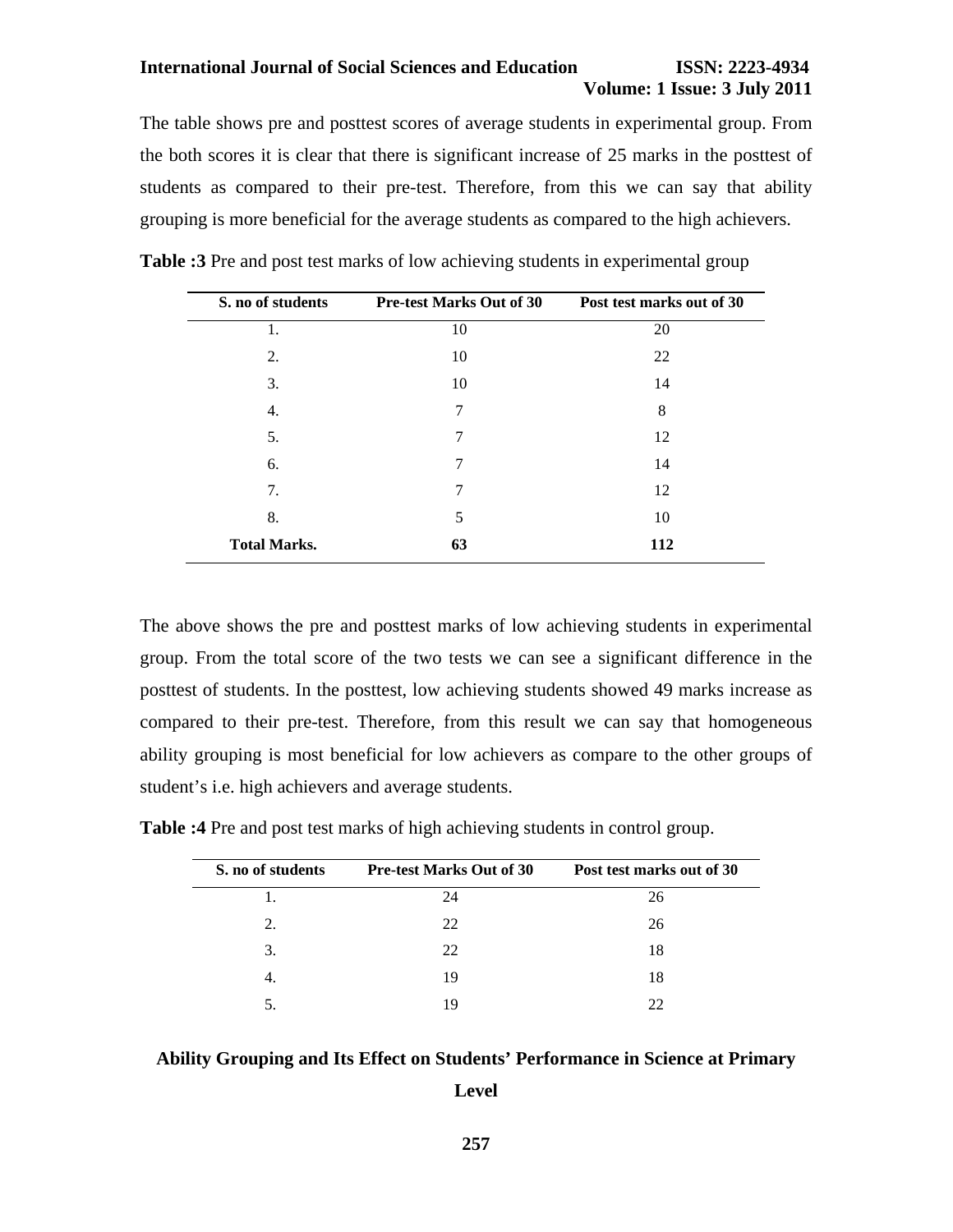| 6.                  | 19               | $18\,$           |
|---------------------|------------------|------------------|
| 7.                  | 19               | 24               |
| 8.                  | $17\,$           | $20\,$           |
| 9.                  | $17\,$           | 16               |
| 10.                 | 15               | 12               |
| 11.                 | 15               | $18\,$           |
| 12.                 | 12               | 14               |
| 13.                 | $12\,$           | $8\,$            |
| 14.                 | $12\,$           | $12\,$           |
| 15.                 | 12               | $10\,$           |
| 16.                 | $12\,$           | 16               |
| 17.                 | $10\,$           | $12\,$           |
| 18.                 | $10\,$           | $8\,$            |
| 19.                 | $10\,$           | $10\,$           |
| 20.                 | $10\,$           | $\boldsymbol{8}$ |
| 21.                 | $\boldsymbol{7}$ | $\,8\,$          |
| 22.                 | $\boldsymbol{7}$ | $10\,$           |
| 23.                 | 5                | $\,8\,$          |
| 24.                 | $\mathfrak s$    | $\,8\,$          |
| <b>Total Marks.</b> | 332              | 350              |

The table shown above presents the pre and posttest marks of students in control group. Although there is an increase in the score of posttest but this difference is only of 18 marks. Therefore, it is now clear that in the mixed ability section students showed little increase in their achievement in the form of scores.

**Table: 5** Statistical analysis of the scores of control and experimental group.

| <b>Groups</b>       | N  | <b>Pre-test</b><br><b>Mean</b> | Post-test<br>Mean. | St.<br>Deviation. | <b>Mean</b><br>difference | of<br>degree<br>freedom (df) | t-<br>value | $\mathbf{p}$ -<br>value |
|---------------------|----|--------------------------------|--------------------|-------------------|---------------------------|------------------------------|-------------|-------------------------|
| <b>Experimental</b> | 24 | 14.2                           | 17.45              | 4.85              | 2.875                     | 46                           | 1.825       | 0.129                   |

# **Ability Grouping and Its Effect on Students' Performance in Science at Primary**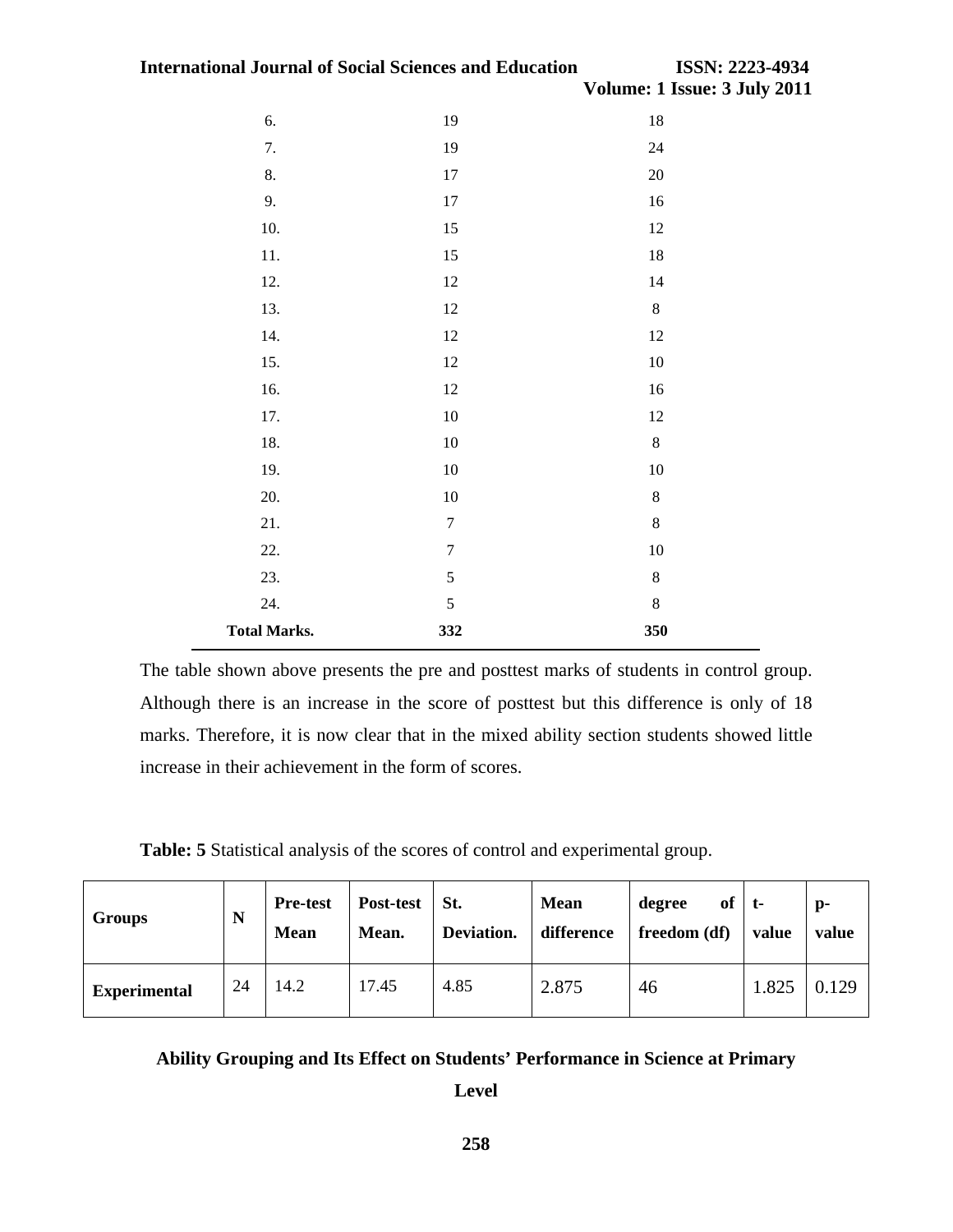| Group.                  |       |       |      |  |  |
|-------------------------|-------|-------|------|--|--|
| <b>Control Group</b> 24 | 13.83 | 14.58 | 5.99 |  |  |

From the above table it is clear the mean of pre test of experimental group is 14.2 and post test is 17.45 so the difference in mean score is 3.25, and on the other hand the pre test mean score of control group is 13.83 and post test mean of control group is 14.58, the difference in the mean score is 0.75, so net mean difference is 2.875. However, it is clear the experimental group mean difference is greater then control group mean difference of pre and posttests.

In the same way, the standard deviation is less in the case se of experimental group (4.58) as compared to control group  $(5.99)$ . From the statistical analysis, the value of *t* was interpreted against the level of significance, where the significance level is 0.129 and the value of *t* is 1.825. As the value of *t* is greater then *p* value, with 46 degree of freedom, so null hypothesis is not supported and research hypothesis is supported that is ability grouping has a positive effect on students Science performance. As from the net results, it is clear that students in experimental group have performed better than students in the control group.

However, from the detailed results it is clear that low achievers in the experimental group showed the increase in scores of posttest, more than any other group. Secondly, average students have performed better in the posttest and high achievers group has not showed any significant difference in the score rise in the posttest.

## **CONCLUSIONS**

From this study, it can be concluded that students in the homogeneous class performed better in the Science subject, as compared to the students in the heterogeneous classroom.

## **Ability Grouping and Its Effect on Students' Performance in Science at Primary**

**Level** 

**259**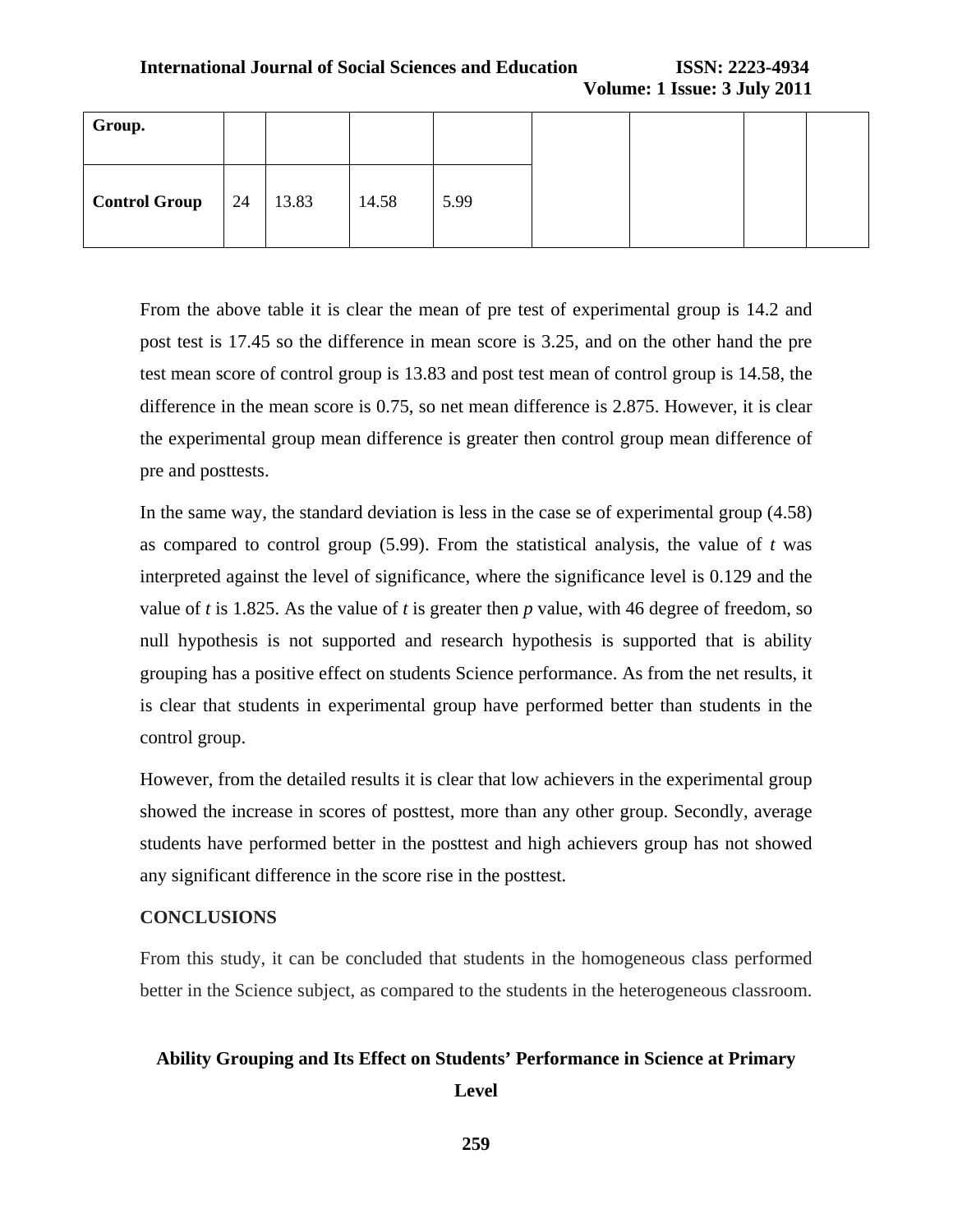#### **International Journal of Social Sciences and Education ISSN: 2223-4934**

# **Volume: 1 Issue: 3 July 2011**

So in this way our hypothesis has been proved. The reason for student's success was dependent only on the class setting, that was all the students of similar ability were grouped together and then they were taught in separate sections, while the other students were taught in the control group or in the mixed ability classroom. Content and instruction were same for both types of groups. Pre and posttest were used to evaluate he performance of students. In the homogeneous section slow learners performance was greatly improved in the post test, then average students performance and there was a slight difference in the performance of high achievers in post test as compared to their pre test.

### **RECOMMENDATIONS**

Although current research has proved that ability grouped has positive effects on student's science performance, but to avoid the negative effects of homogeneous ability grouping, the researcher suggests:

- Grouping should be based on students' attainment in the particular subject and not other factors, such as behavior.
- Learners should be frequently assessed followed by movement to different groups.
- High expectations should be held for all the groups of students, not low for low achieving students and high for high achieving students. It will harm the child intellectual development and will create hindrance in students learning.
- Teachers should display the attitude that they value all the students as students, irrespective of their ability to learn and irrespective of the group to which they belong.
- Assignments should be according to the each group's abilities.
- Movements between groups should be done, so that students in low ability group should have the hope that they can move to the high achieving group if they work hard.

## **Ability Grouping and Its Effect on Students' Performance in Science at Primary**